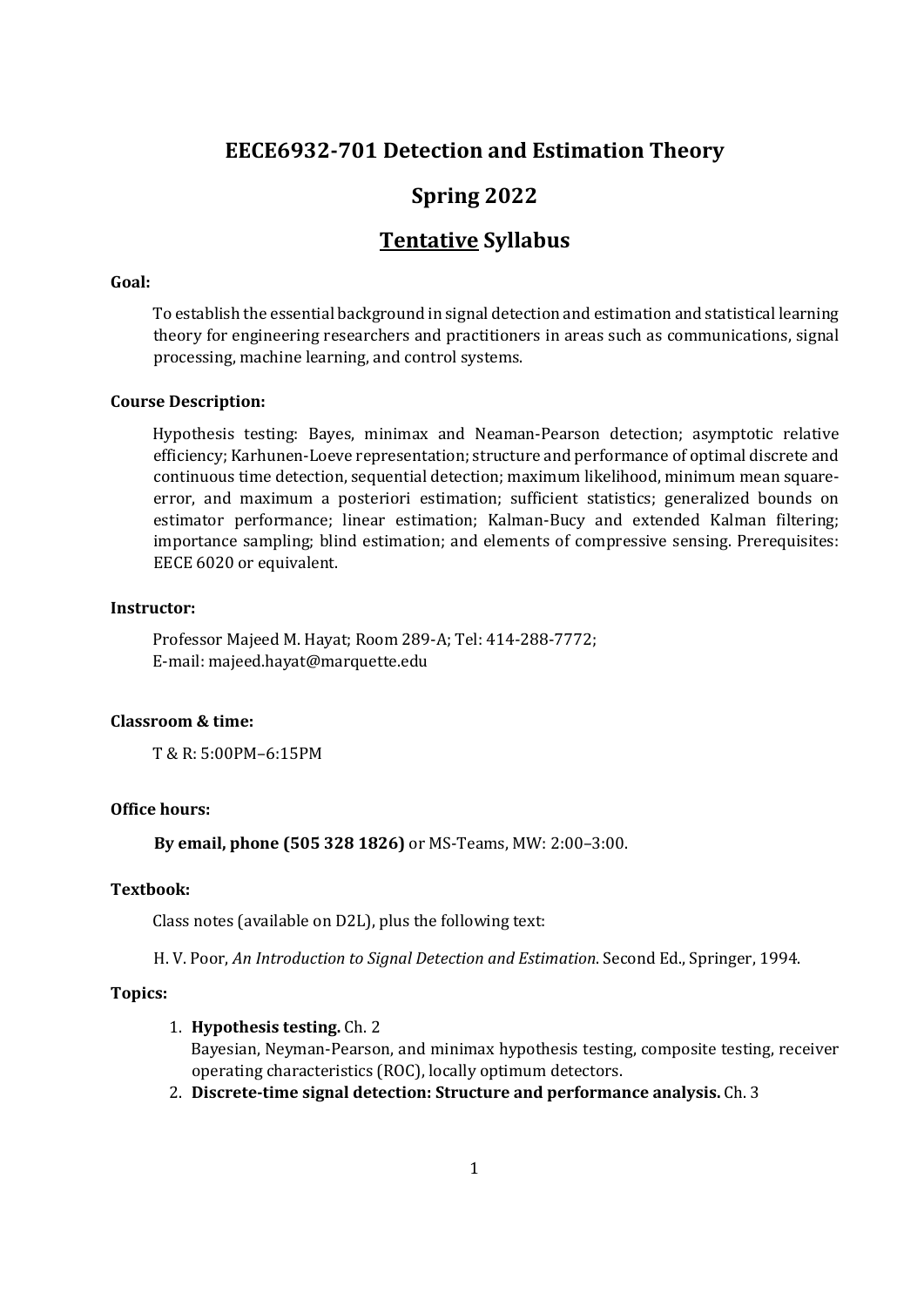Optimal coherent detection of deterministic signals in colored noise, signal selection, noncoherent detection, sequential detection, asymptotic relative efficiency.

3. **Continuous-time signal detection.** Ch. 5

Grenander's Theorem, Mercer's Theorem, and the Karhunen-Loeve representation. Application to coherent detection.

4. **Parameter estimation.** Ch. 4

Bayesian estimation: Maximum likelihood (ML), minimum-mean-square error, minimumabsolute-error, maximum a postriori (MAP) estimators. Sufficient statistics (class notes) and the Blackwell-Rao Theorem, Cramer-Rao bound.

The information inequality.

Further properties and extensions of the ML estimator. Recursive estimation.

5. **Signal estimation.** Chs. 5, 7

Linear estimation: The orthogonality principle, Wiener-Kolmogorov filtering and prediction (continuous and discrete time).

Discrete-time Kalman-Bucy filtering.

Estimation of continuous-time–signal parameters.

Some remarks on optimal and non-optimal nonlinear filtering.

- 6. **Detection of continuous-time stochastic signals in Gaussian noise.** Ch. 5 & notes Estimator-correlator structure of the likelihood ratio. Connection to matched filtering.
- 7. **Elements of large-deviation in detection and estimation.**

Basic theorems; importance sampling; application to detection. Class notes from J. Bucklew's book

8. **Blind estimation.**

Class notes from J. Bucklew's. .

9. **Elements of compressive sensing.** Class notes from review articles.

# **Computer usage:**

A number of homework assignments require the use of Matlab.

## **Course requirements:**

- 30% Homework & computer assignments. Late submissions are discouraged but they are accepted within two days of the deadline provided that they are submitted prior to the time when solutions are posted.
- 30% Midterm examination. No make-up exam is given unless there is an emergency.
- 35% Final examination.
- 5% Attendance.
- **Tentative grading policy:**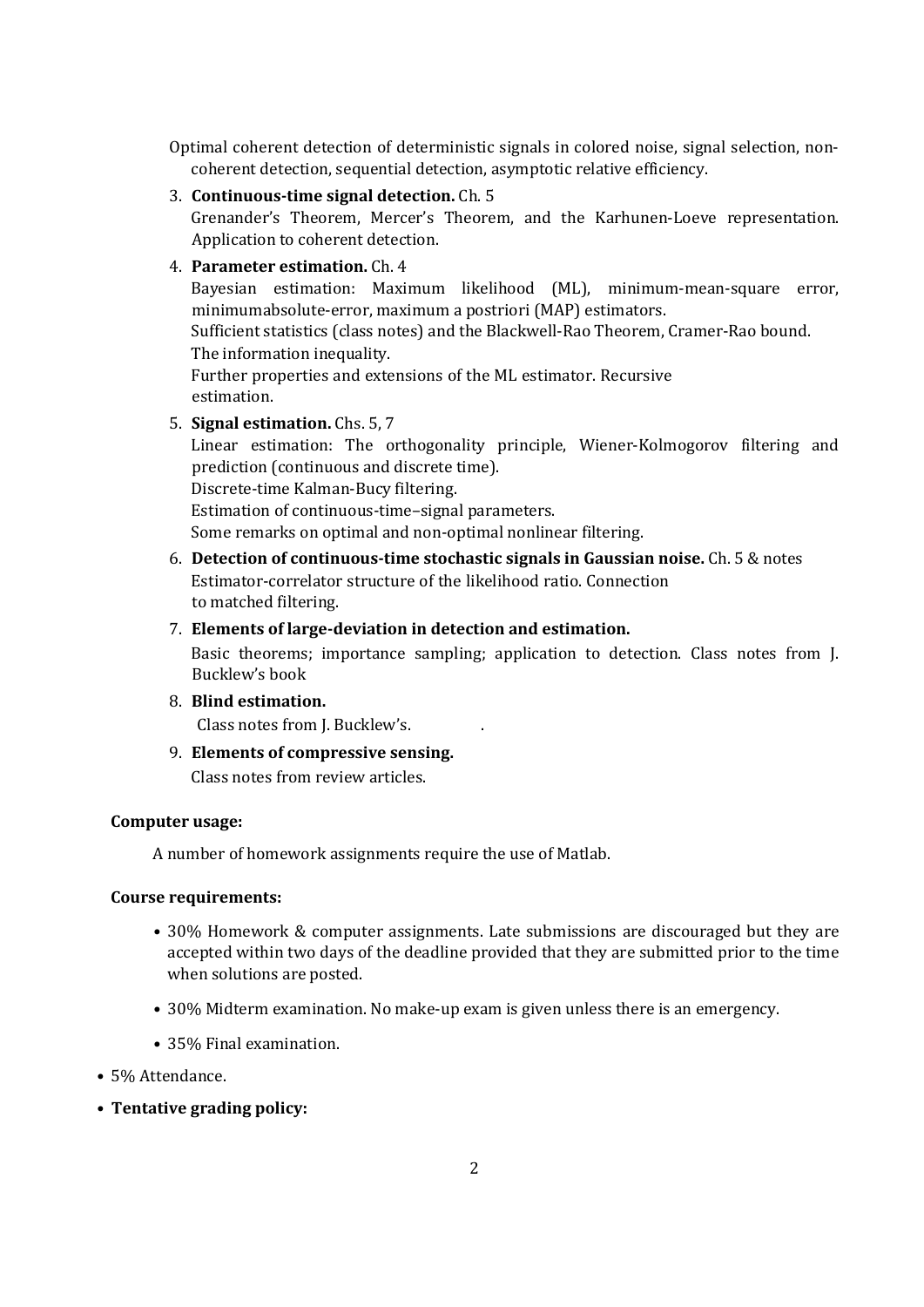93–100: A 90–92: A87–89:  $B+$ 83–86: B 80–82: B77–79:  $C+$ 73–76: C 70–72: C67–69:  $D+$ 63–66: D 60–62: D-59 or below: F

## **Examination dates:**

Midterm (Take Home): Date: TBD Final examination: Two-hour take-home exam, Date: TBD.

# **Other references:**

- S. M. Kay, *Fundamentals of Statistical Signal Processing: Detection Theory*. Prentice Hall, 1998.
- S. M. Kay, *Fundamentals of Statistical Signal Processing: Estimation Theory*. Prentice Hall, 1998.
	- T. Kailath, A. H. Sayed, and B. Hassibi, *Linear Estimation*. Prentice Hall, 2000.
- J. Proakis, *Digital Communications*, Fourth Edition. McGraw Hill, 2001.
- J. Bucklew, *Introduction to Rare Event Simulation*, Springer, 2003.
- Review articles on importance sampling and compressive sensing.
- Dr. Hayat's notes on probability and stochastic process (will be made available)
- Statistical Signal Processing by Louis L. Scharf, Addison-Wesley, 1991
- Fundamentals of Statistical Signal Processing (Volumes I and II) by Steven Kay, Prentice Hall, 1993
- Larry Wasserman, All of Statistics: A Concise Course in Statistical Inference. Springer, 2003.
- T. K. Moon and W. C. Stirling, Mathematical Methods and Algorithms for Signal Processing, Prentice Hall, 2000
- Robert M. Gray and Lee D. Davisson, An introduction to statistical signal processing, Cambridge University Press, 2004
- Christopher M. Bishop, Pattern Recognition and Machine Learning. Springer Verlag, 2006.

## **Honor code:**

Students are expected to comply with Marquettes Honor Code And Honor Policy:

http://bulletin.marquette.edu/undergrad/academicregulations/ and http://www.marquette.edu/provost/integrity-index.php

• Exchange of information during exams is strictly prohibited. Specifically, unless specified otherwise by the instructor, the use of graphing calculators, cell phones or Smart Watches are prohibited during exams.